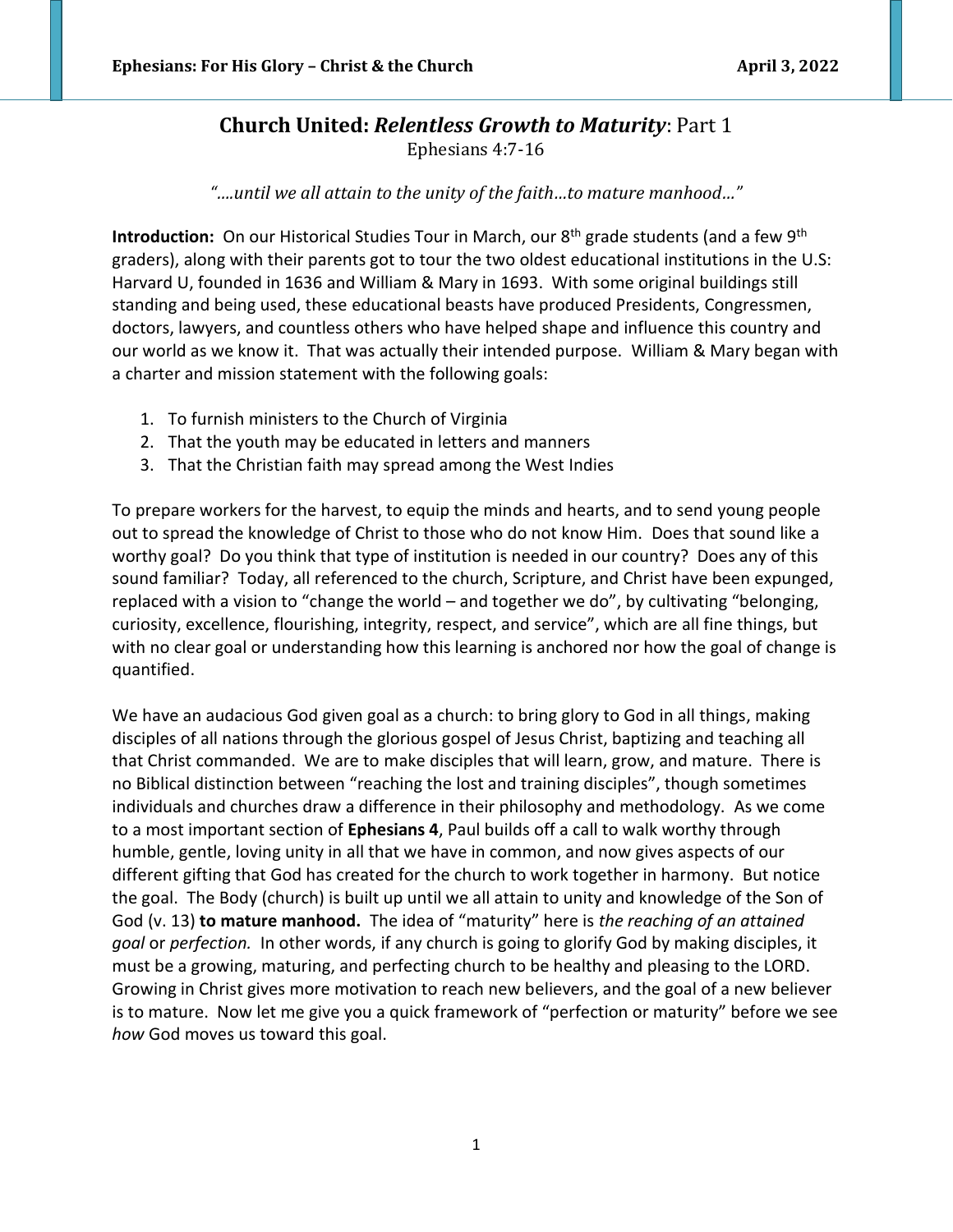#### **3 aspects of Perfection:**

- **1. Positional Perfection –** The first 3 chapters of Ephesians teach us about our POSITIONAL realities in Christ, that we are "made alive together with Christ, raised up and seated with Him" (2:5-6). We are reconciled into one body, created in Him as one new man, and are fellow heirs of inheritance. We have been MADE HOLY in Christ. This is WHO we are.
- **2. Eventual/Ultimate Perfection –** We are not only justified in Christ, we are glorified in Him (Rom. 8:30) meaning our future is already secure, where we will see Christ (1 John 3:2) and be like Him.
- **3. Transitional/Experiential Perfection –** Because we have both of these aspects of perfection, we now are free to pursue experimental perfection NOW. This growth does not earn, does not make us acceptable, but practically plays out what is already true of us by position and future reality. Are we all messed up because of our own sin and a sinful world? Yes. Do we stay that way? No. Does this mean that we will reach sinless perfection now? No. But it absolutely means that if you are a born-again believer in Jesus Christ, of whom God gave you grace to believe and repent, growth IS NOT OPTIONAL, though it may not always be optimal. Our goal as a church is GROWTH, but not primarily in numbers – God takes care of that – but growth in your maturity in Christ, in your dependence, trust, and contentment in Him. This section is invaluable in giving us the rails to run on to get there.

## **Grace that Gives Gifts** (v.7)

*But grace was given to each one of us according to the measure of Christ's gift*

### **Nature of Grace –**

Paul's command to walk worthy in unity moves from what we have in common (one body, Spirit, Lord, etc) in vv. 4-6 to pointing out what differences we have. The church, like a **body, family, or building,** is made up a diverse group of people from a range of ethnicities, socioeconomic realities, personalities, and abilities. God brings all of these differences together to move in harmony, to accomplish together what would never be possible individually, and to exercise by faith the gifts God gave to depend on Him, giving Him all the glory for what He accomplishes in and through us.

We have defined "GRACE" throughout our study in Ephesians. It is a gift of God that is undeserved, unmerited favor given to someone. Grace is the foundational word, concept and idea of Christian faith.

"*Grace is not something that is dependent upon the receiver. It is dependent only on the giver. It is a self-motivated, self-generated, undeserved, unmerited, unearned, free act of giving, and that is the core of the gospel. The heart of Christianity is a self-donating act of God to dwell within the sinner, to make him righteous." John MacArthur*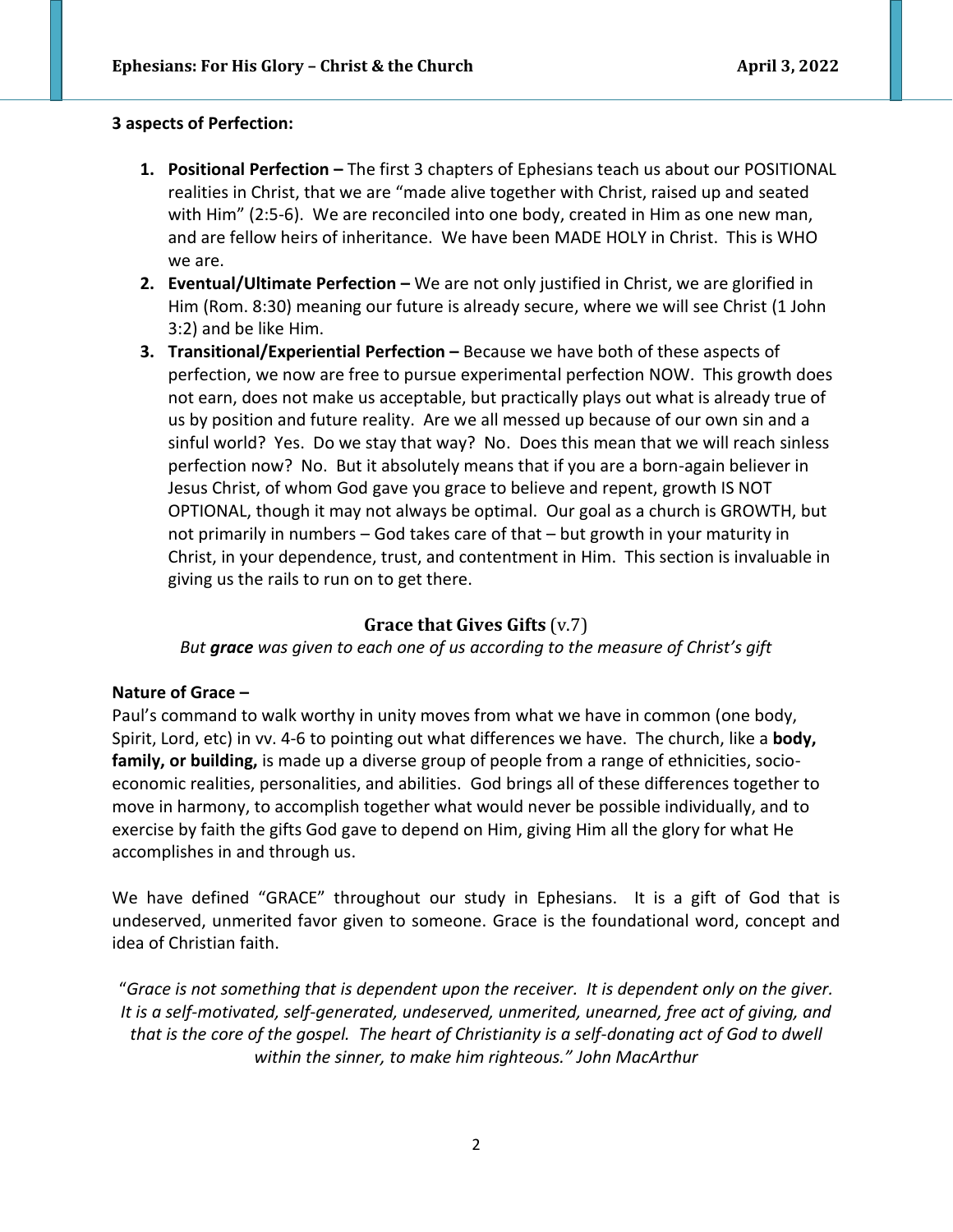We are recipients of grace, whether it is to believe (Eph. 2:8-9) to suffer (Phil. 1:29) or to have gifts given to us. Here Paul references the gifts given to us by the grace of Jesus Christ. Here he does not DEFINE what they are, but we know about these from 1 Corinthians 12, Romans 12, and 1 Peter 4:10-11. It's good to take a few minutes to frame what these gifts are, how they function, and the purpose behind them in dealing with individual believers.

#### **Nature of Gifts:**

- **Scope –** In verse 7, notice that grace was given "*to each one of us".* That means that every believer has been given a gift (s) by the grace of Jesus through the Holy Spirit. That means that the expectation is that EVERY believer is to be active in the process of building up the church and moving everyone toward maturity. We are sufficient and confident in Christ (2 Cor. 3:4-6) and His gifting is for engagement. Far too often the evaluation of a local church centers around "what can that church do for me" or "what does that church offer" or "what do I like about it", rather than how can I best be used for the glory of God and the building up of the Body. Or we think that only a small percentage of people are gifted, and those are the ones we hire or are the core who truly belong. The reality is that God has distributed gifts to everyone, meaning we all have the ability and responsibility to be active in ministry. The 80/20 principle may be true but it is not a Biblical virtue.
- **Prerequisite –** We are all born with abilities and gifts. I admire those that have voices that can reach into the soprano or tenor 1 notes, or altos that can harmonize by ear (while some of us are better at giving "more video and less audio" sometimes). Some have the innate ability to draw freehand with detail and depth, while others never graduated from stick figures. We have those God given gifts at birth, but we also have **gifts given when we were born again**, unique to salvation and the grace of God in our lives. God uses both gifts for His glory, but only one of these is unique to believers in the church.
- **Proportion –** Because our giftedness comes from the grace of Christ alone, He is the One who doles out the measure to each individual. That means that two people may have the same category of gifting in the church (like leadership or teaching), but that measure may be different, with one teaching primarily and the other in secondary ways. Because it is given by Christ and grace, it's not a result of having enough faith or being better/worse, it's simply what Christ decided. God has gifted certain teachers that have the ability to reach millions of people, while others reach hundreds or tens. WE tend to judge the effectiveness of gifting wrongly, rather than seeing opportunities to be faithful with whatever gifts God has given us.
- **Category –** There are a couple of passages (1 Cor. 12 and Rom. 12) that give lists of gifts, and though these lists are helpful to see categories of how God has gifted His church, I do not believe these are exhaustive lists, or that one list rules them all. In fact, in 1 Pet. 4:10-11 gives **2 main categories** of serving and speaking, each done to serve each other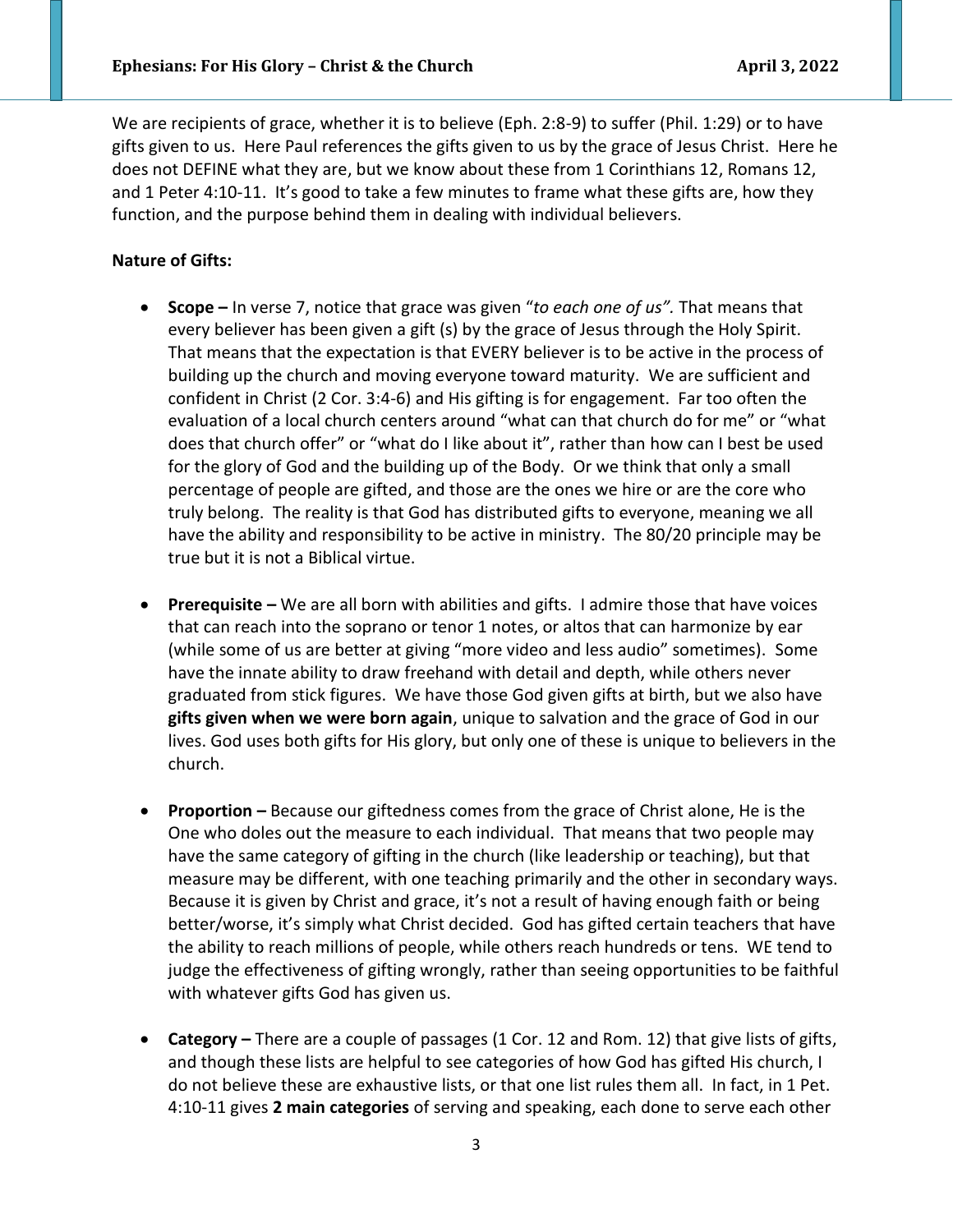by the strength God provides so that God would be glorified through Jesus Christ. How do you know if you're gifted to serve, lead, give mercy, contribute financially, or teach? First, start with engaging with all that God has commanded you to do in the church, including discipleship, giving, serving, loving, forgiving, bearing with and helping one another. Second, evaluate what you enjoy doing and are effective in. Third, pray that God will give you opportunities to use your desires and gifts to serve and build up the Body. Remember, gifts are not designed to separate us out (teachers over there, givers in this corner, etc), but to unite us. AND, we are all called to do things we are not necessarily gifted to do (I'm not an evangelist, so…no sharing the gospel for me!), since we all trust the grace of God for all obedience.

• **Purpose** – The goal and purpose, again, of having individual gifts proportionately given to the church is so that we would all function together, playing our roles and serving in the ways God's geared us, so that we would be built up into health. This happens when engaged with different gifts, service, and activities (1 Cor. 12:4-6) by the same strength provided for the glory of God.

This is so important for every church in every time to understand, but particularly for us at Grace right now. We have had a large amount of transition and turnover, with many people leaving and almost an equal amount coming in. The result has been new groups meeting, new ministries started, and new opportunities created, but all of this makes us uncomfortable with where we may fit, unsure where our place may be. This is not unique to us. But the answer to this is to move forward and toward each other, to trust that God has put us together in a way that only He knows, remembering that He makes no mistakes, that we lack no gift (1 Cor. 1:7), and that we can push past our discomfort because love compels us. The excitement for us moving forward is that when this church is growing in grace and in Christ, we will be mobilized and effective in making disciples, in sending out workers to the harvest, all to the glory of God alone.

*But how does Christ have the ability to give these gifts?* Paul gives an exposition from the Psalms to answer that question.

> **Victory behind Giving Gifts** (vv. 8-10) *Therefore, it says,*

*'When he ascended on high, he led a host of captives, and he gave gifts to men' (In saying, "He ascended," what does it mean but that he had also descended into the lower regions, the earth? He who descended is the one who also ascended far above all the heavens, that he might fill all things.)*

### **An Understanding of Psalm 68**

Paul quotes from Psalm 68:18, a Psalm about seeing God as a conquering king. Verse 18 paints a picture of an ancient King in the East returning from a battle campaign as a conqueror, ascending onto Mt. Zion. Often a king would ride a stallion at the forefront of a victory parade and would be followed by those who had been conquered, who would have been put in shackles and chains. As the king approached the final destination of the kingdom, he would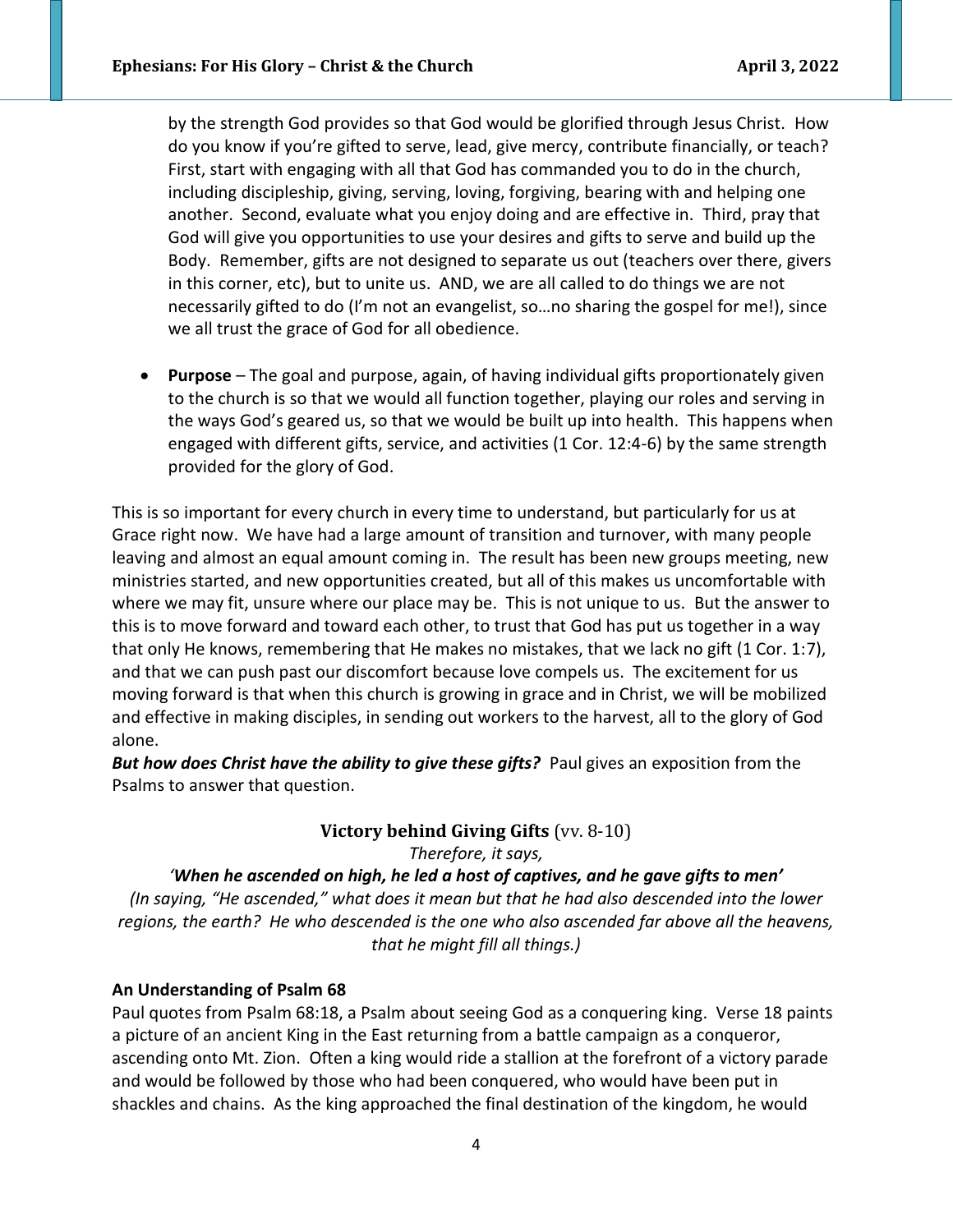receive gifts from his people as they would throw them down or place them before. This was a Psalm of David, and Paul interpreted it Messianically, which means it pointed to the work of Jesus to come. There are two main things to point out before unpacking the whole:

- 1) The point Paul was making was that since Jesus, like a conquering King, rose from the dead and was seated at the right hand of God in His resurrection, He had the authority to give gifts to His people (Eph. 1:20-21).
- 2) There is one main difference between the Psalm and re-quoting in Ephesians, which is somewhat problematic but solvable. In Psalm 68:18, the king RECEIVED gifts from people, where Ephesians changes the term to GAVE gifts. Why the change? Sometimes a king would redistribute the bounty He received from the people in a magnanimous show of care. But the greater point is that OUR Messiah, our King, is not one that only receives all praise and glory, He is also the One who lavishes graciously, who dispenses grace in salvation and in resourcing out His church.

#### **An Understanding of Christ's Victory**

Now, as to the rest of the aside in vv. 9-10, what is meant by ascending, descending, lower regions, and being far above the heavens. There are two main interpretations, and they both have merit and could be helpful:

- 1) Jesus descended to the the depths of Sheol and Hades, and the captives He brought with Him were OT saints from Sheol awaiting release – In 1 Pet. 3:18-20, Peter gives insight into where Jesus went after His death and before His resurrection. He had died in the flesh and was immediately made alive in spirit, and went to Hades and proclaimed (kerusso, not euangellion) to the spirits in prisoner His victory on the cross. There were demonic spirits from the time of Noah (Genesis 6) who tried to thwart God's redemptive plan by breeding out humanity who God uniquely locked up from then until now. Jesus went to pronounce what they tried to thwart was accomplished in full. The captives then, would have been those He took out of Sheol, or the OT holding place of the righteous dead, and took them to heaven with Him. This interpretation has much merit with early scholars, and absolutely could be right. However, there is another option as well.
- 2) Jesus descended to the earth in His humanity, taking on flesh as a servant (Phil. 2:9-11), and the captives were Satan and his hosts who were put into subjection under His feet when He ascended to heaven (Eph. 1:21-22). This also focuses on His **victory on the cross, His authority in His ascension, and His ability to give every blessing in the heavenlies** (Eph. 1:3). This seems to fit the context the best, but either way, the point that Paul is making is clear: Jesus was victorious on the cross, over His enemies, and because HE FULFILLED THE LAW and was our PERFECT SUBSTITUTE, He is able to graciously give gifts to His people, not only in salvation, but in gifting for use in the church.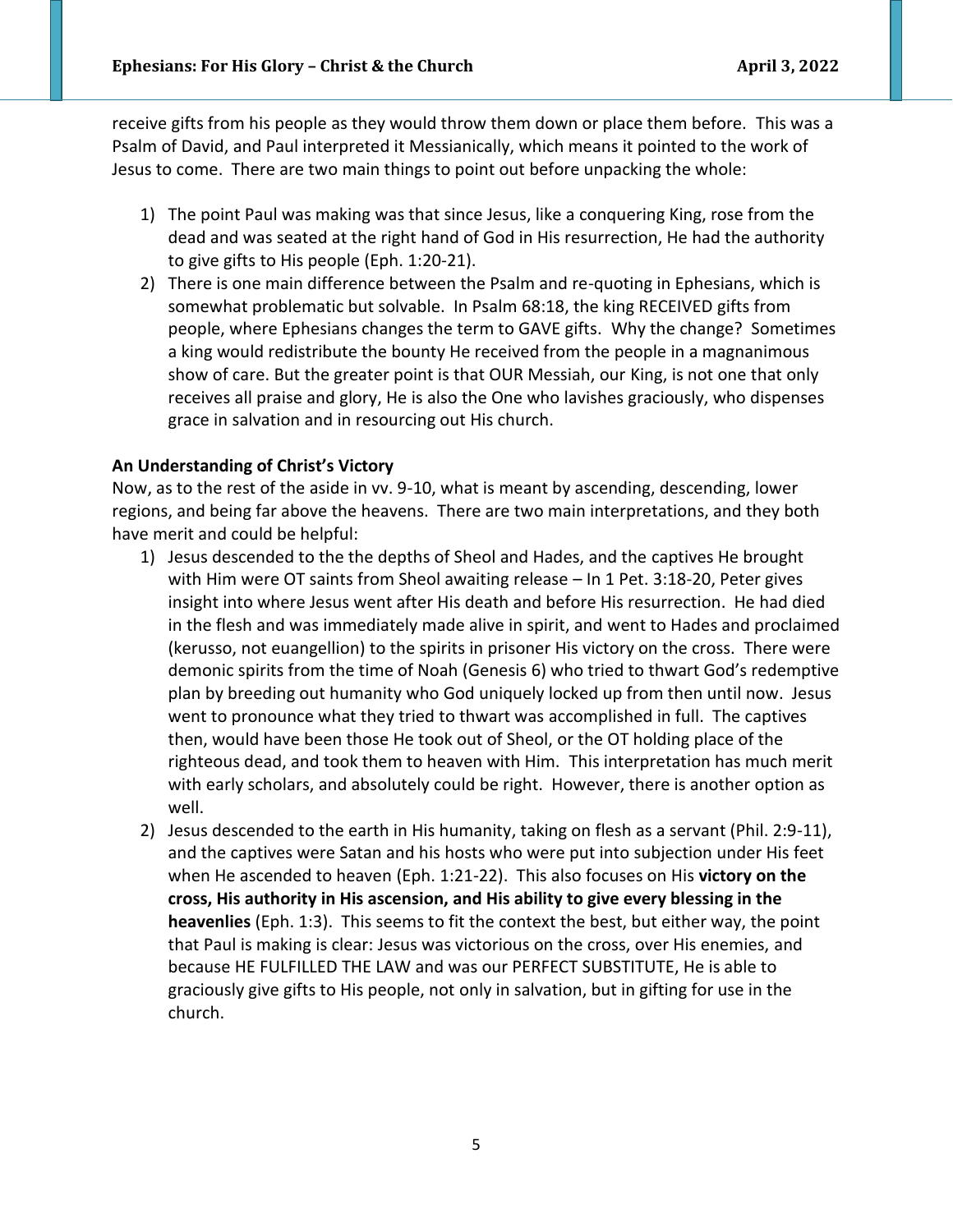# **Corporate Benefit of Gifts Given** (v. 11)

*"And he gave the apostles, the prophets, the evangelists, the shepherds and teachers…"*

#### **Gifts Given to the Church as a whole**

Now Paul moves from individual gifts possessed by every believer to the fact that God gave some gifts to the church as a whole, and in particular, there are **4 gifts of people or roles that have helped the church from the beginning,** the first two having to do with the start of the church and the last two with the continuing of the church.

**The Apostle and Prophets** – We are indebted to these groups. When Jesus ascended and left His disciples to proliferate the church the apostles played a role of having authority and setting the ground of teaching (Acts 2:42), and the prophets would continue on that teaching role until the canon of the NT was completed. **Ephesians 2:20 singles these out as foundation layers of the church:** *"built on the foundation of the apostles and prophets, Christ Jesus Himself as the cornerstone."* God used this group to reveal they mystery of the gospel that had not been revealed to generations (Eph. 3:5). Along with these roles, they had the gifts of healing, miracles, tongues, and prophecy (1 Cor. 12:27-29) to aid in this foundation laying, validating the message and messenger. Today, there is no apostolic succession and there is no authoritative gift like these where men speak a new Word from the Lord.

**The Evangelists and Pastor-Teachers –** We have very little description of the role of evangelist, with Philip being identified as one (Acts 21:8) and that Timothy was to engage in the work of the evangelist (2 Tim. 4:2). This would be an outward focusing gift, this who would bring the message of the gospel to new areas, much like modern day missionaries. Evangelism is not something most do easily though all believers are called to, but there are some that God gives the unique gift to reach the lost to build up the Body.

The last category is the main functional role in our modern church. Though it looks like 2 separate categories in English, the Greek construction dictates that this is one grouping of pastor-teacher. "Pastor" is not a widely used NT word, but is used as a verb in Acts 20:28, where elders/overseers are to CARE for or SHEPHERD God's church, the flock of God. The picture of a pastor/shepherd/bishop/elder is one that cares, protects, and feeds the people God has entrusted to them. A pastor is to lead by example (1 Pet. 5:3) through solidified character (1 Tim. 3:1-7), teaching in public and from house to house with a message of faith and repentance (Acts 20:20-21), willing to admonish with tears (Acts 20:31; 1 Thess. 5:14). But the main way that a pastor helps the congregation grow is through teaching the Word.

### **Basis which the Gifts operate**

How do we change and grow to become more like Christ? 1) We are perfected but the work of the Holy Spirit in our lives, as He brings clarity, conviction, and changes our desires (Galatians 3:3). 2) We change through the trials God presents us with uniquely, knowing that the testing of our faith produces steadfastness and perfection (James 1:2-3). These first two are connected in the sense that this is what God does in and through us to mature us. How does He use pastor-teachers? 3) Presenting the banquet of God's Word. "Like newborn infants, long for (crave) the pure spiritual milk that by it you may grow up into salvation" (1 Pet. 2:2). God